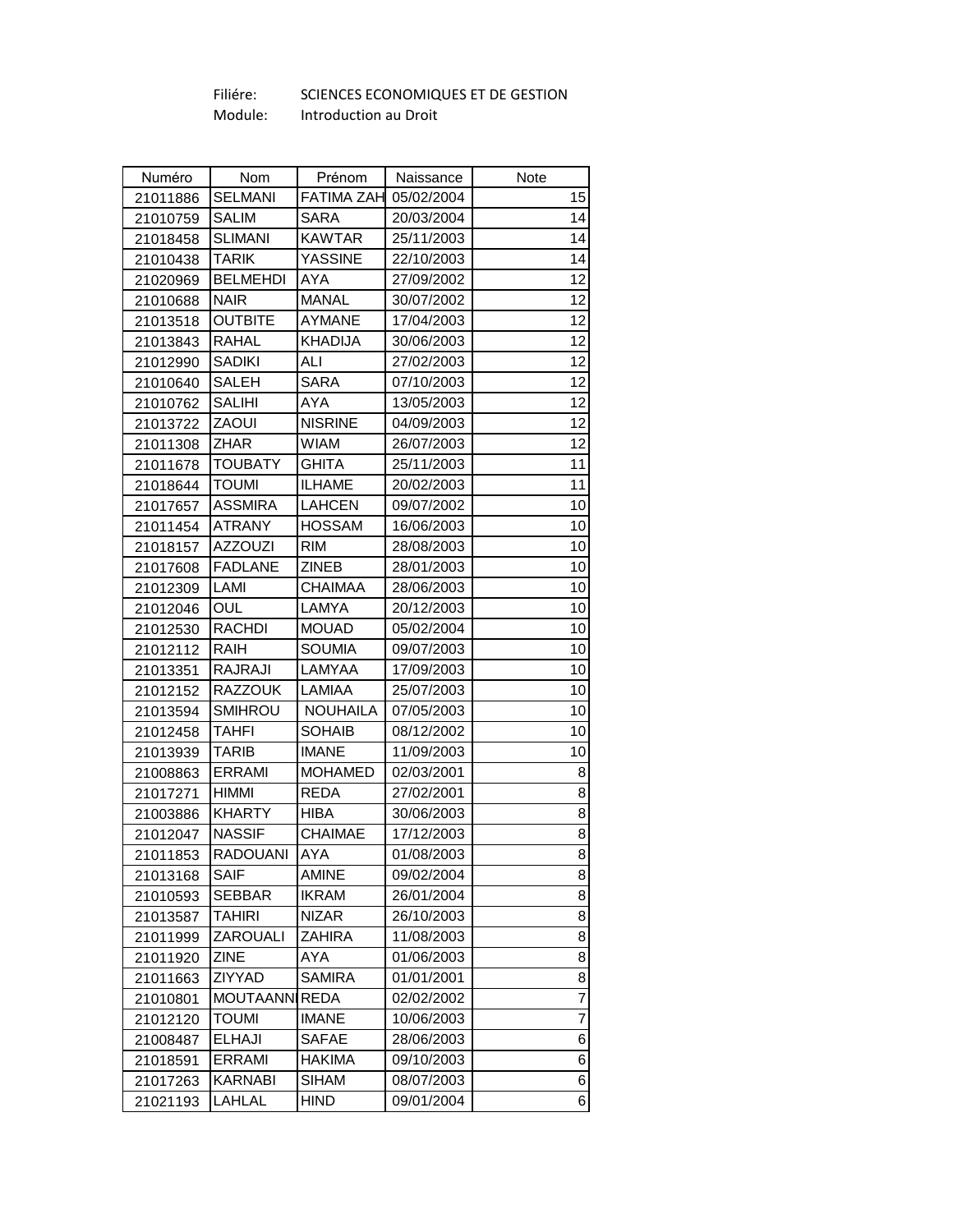| 21011654 | NAJAH                   | ABDELLAH             | 04/06/2003 | 6                       |
|----------|-------------------------|----------------------|------------|-------------------------|
| 21011105 | NAJAI                   | <b>HOUDA</b>         | 03/10/2000 | 6                       |
| 21007933 | <b>OUASSIF</b>          | ABDERRAHN 27/07/2003 |            | 6                       |
| 21013809 | <b>OUBELKACEFATIMA</b>  |                      | 02/02/2004 | 6                       |
| 21010482 | <b>RAHIOUI</b>          | <b>BOUCHRA</b>       | 21/10/2003 | 6                       |
| 21001167 | <b>RHOUNAIM</b>         | <b>AMINA</b>         | 28/11/2003 | 6                       |
| 21013997 | <b>SABRI</b>            | <b>ANAS</b>          | 27/07/2001 | 6                       |
| 21011215 | <b>SAYARH</b>           | <b>KARIM</b>         | 14/06/2003 | 6                       |
| 21011858 | ZANANI                  | <b>OUMAIMA</b>       | 24/07/2003 | 6                       |
| 21012430 | ZAOUI                   | <b>MERIAM</b>        | 12/04/1993 | 6                       |
| 21012971 | <b>SOUHIR</b>           | MOHAMMED             | 09/10/2003 | 5                       |
| 21013548 | <b>TAMINE</b>           | <b>OUSSAMA</b>       | 03/02/2004 | 5                       |
| 21010678 | <b>NAJID</b>            | <b>DOUNIA</b>        | 21/10/2003 | 4                       |
| 21013515 | RAMZI                   | ADNANE               | 01/04/2003 | 4                       |
| 21012606 | <b>SHAITA</b>           | <b>AICHA</b>         | 14/01/2004 | 4                       |
| 21009682 | <b>BENTAJA</b>          | <b>OUMAIMA</b>       | 17/05/2003 | 3                       |
| 21018524 | EL KAHLAOI MARWA        |                      | 26/09/2003 | 3                       |
| 21003548 | <b>FATHALLAH HICHAM</b> |                      | 12/11/2002 | 3                       |
| 21017295 | <b>KARIMI</b>           | <b>ATIQA</b>         | 08/03/1980 | 3                       |
| 21012124 | NASRI                   | ANAS                 | 25/05/2002 | $\overline{3}$          |
| 21011532 | <b>OUMZIL</b>           | BADR                 | 07/07/2002 | $\overline{3}$          |
| 21013530 | SARHANI                 | <b>HOUDA</b>         | 01/09/2003 | 3                       |
| 21012505 | <b>TOURABI</b>          | <b>HAMZA</b>         | 07/07/2003 | 3                       |
| 21014010 | ZALGUI                  | ZINEB                | 11/09/2003 | 3                       |
| 21011444 | <b>ZARTOUMI</b>         | <b>MERIEM</b>        | 17/10/2001 | $\overline{3}$          |
|          |                         |                      |            |                         |
| 21013287 | ZOUZAL                  | <b>AYOUB</b>         | 01/10/2002 | $\overline{3}$          |
| 21017191 | EL HAJOUI               | <b>NISRINE</b>       | 09/08/2000 | $\overline{\mathbf{c}}$ |
| 21017287 | <b>MAIMOUNI</b>         | <b>NAJOUA</b>        | 22/07/2003 | $\overline{c}$          |
| 21017579 | <b>MOURABIT</b>         | <b>HICHAM</b>        | 22/09/2002 | $\overline{c}$          |
| 21013772 | RADI                    | ZAHRA                | 09/03/2003 | $\overline{2}$          |
| 21012140 | RAJI                    | <b>ZAKARIA</b>       | 14/08/2002 | $\overline{2}$          |
| 21010418 | <b>ROUIMI</b>           | LAILA                | 22/04/2004 | $\overline{\mathbf{c}}$ |
| 21008802 | <b>SLAMA</b>            | <b>OUMAYMA</b>       | 23/03/2004 | $\overline{2}$          |
| 21010742 | TARFAOUI                | TAHA                 | 21/08/2003 | $\overline{a}$          |
| 21018472 | ZEGOUD                  | CHAIMAA              | 09/05/2003 | 2                       |
| 21021737 | EL KINANA               | <b>HASSAN</b>        | 09/05/2003 | 1                       |
| 20016674 | <b>MAHJOUBI</b>         | YAHYA                | 29/12/2002 | 1                       |
| 21013803 | <b>WADIH</b>            | <b>HAYAT</b>         | 12/12/2003 | 1                       |
| 21017489 | <b>BOUZARAA</b>         | ABDERRAHI            | 28/01/2003 | 0                       |
| 21006649 | <b>BRITEL</b>           | <b>ALAE EDDIN</b>    | 31/10/2003 | 0                       |
| 21003369 | KOUGUAIN                | ASMAA                | 11/06/2001 | 0                       |
| 21021032 | LAHRAICHA <sup>1</sup>  | <b>OUSSAMA</b>       | 21/10/2001 | 0                       |
| 21010695 | <b>NAAMANE</b>          | <b>MOHAMMED</b>      | 23/12/2003 | 0                       |
| 21021637 | <b>ROUISSI</b>          | KHOULOUD             | 24/11/2003 | 0                       |
| 21012924 | SAIFI                   | <b>DOUNIA</b>        | 03/04/2003 | 0                       |
| 21012849 | <b>SAKIF</b>            | SALMA                | 29/04/2003 | 0                       |
| 21010552 | <b>SAMIH</b>            | CHAIMAA              | 25/04/2002 | 0                       |
| 21002420 | SIBAWAYH                | <b>MOUAD</b>         | 06/11/2001 | 0                       |
| 21012813 | <b>SIMOUR</b>           | CHAIMAA              | 18/11/2001 | 0                       |